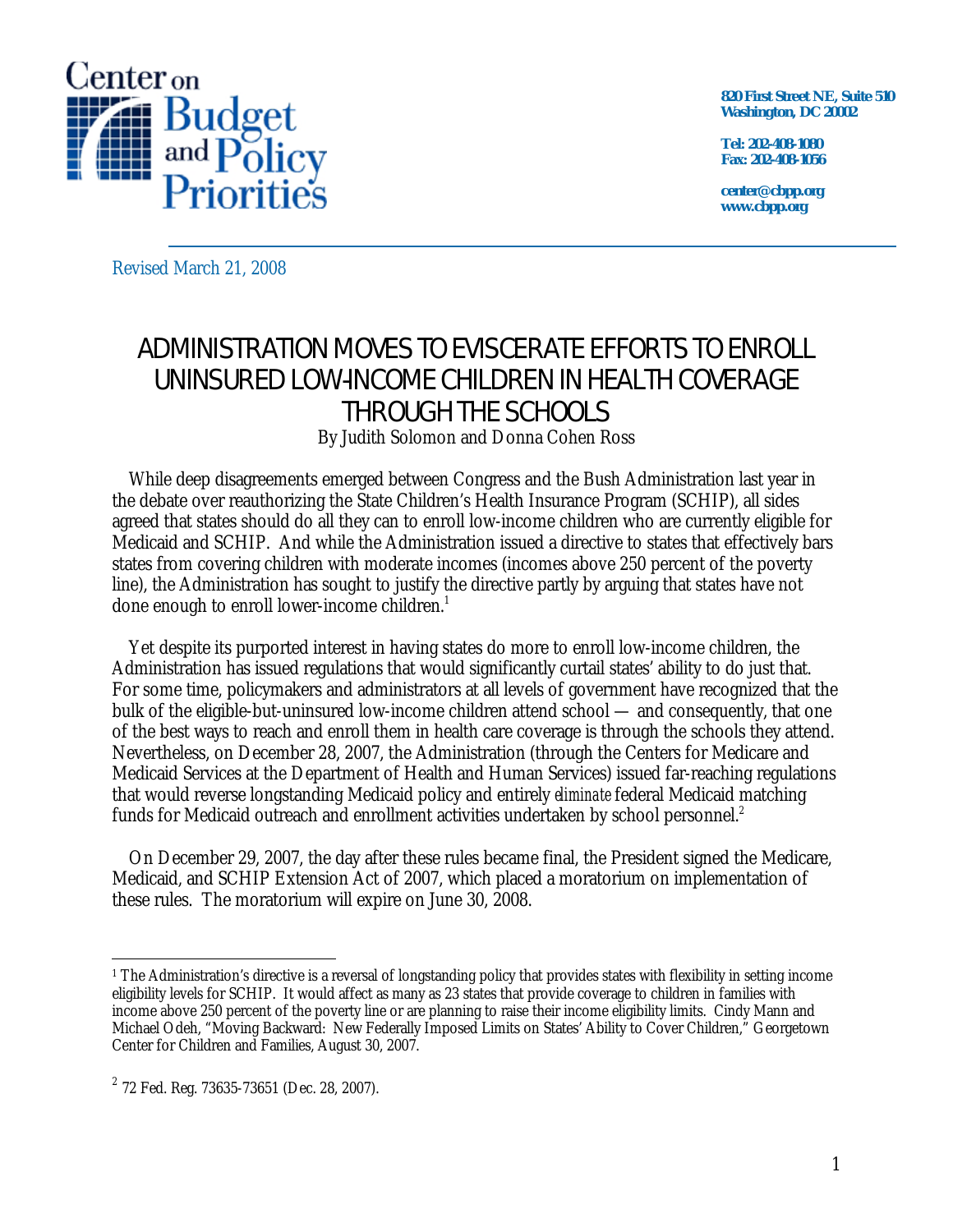In 2000, three federal agencies — the Department of Health and Human Services, the Department of Agriculture, and the Department of Education — published a guide to school-based health care outreach that began with a reference to Willy Sutton's famous statement that he robbed banks because "that's where the money is." The guide pointed out that schools are where the children are and represent "the single best link" for identifying and enrolling eligible low-income children in health coverage. The federal guide encouraged state Medicaid agencies to enter into agreements with schools to provide the schools with financial support for activities to find and enroll eligible children.

 The Bush Administration's final rule would essentially gut those efforts. It would force many states to curtail successful school-based initiatives to identify and enroll low-income children.

 The final rule also would eliminate federal matching funds for activities that states are required to carry out as part of Medicaid's Early and Periodic Screening, Diagnostic and Treatment (EPSDT) program to ensure that children actually obtain health care services once they are enrolled in Medicaid. Under EPSDT, states are supposed to ensure that all children enrolled in Medicaid receive regular check-ups, including vision, dental, and hearing exams, as well as necessary immunizations and laboratory tests and follow-up testing and treatment. States are obligated to inform families about the availability of EPSDT services and to help them access health care services for their children. Some states have contracted with school systems so that school nurses can inform families about EPSDT and help families arrange care. In many states, school staff also help coordinate the care of those children enrolled in special education who have special health care needs.

 Under the final rule, federal matching funds would no longer be available to help support any of these activities — unless they were carried out by the Medicaid agency's own employees, a private corporation, or employees of some other public agency. $3$  This highly bureaucratic restriction would greatly hamper states in meeting their responsibilities under EPSDT.

## School Systems Have Developed Successful Programs to Find and Enroll Eligible Children and Help them Access Health Care Services

As just explained, the final rule would endanger the survival of successful school-based outreach and enrollment programs across the country. The following are three examples of effective schoolbased programs that the rule would essentially defund.

• **The Albuquerque Public Schools** employ two full-time and one part-time outreach workers and a resource nurse to help families secure Medicaid coverage for their eligible children. These staff are trained and certified as "Presumptive Eligibility/Medicaid On-Site Application Assistors" by the state Medicaid agency. They conduct "presumptive eligibility" determinations, which enable low-income children who appear to be eligible for Medicaid to be enrolled for a temporary period while their parents complete the Medicaid application process. This allows the children to get attention for their health care needs while their families complete the application process.

 $\overline{a}$ <sup>3</sup> The rule would also reverse current policy that allows federal matching funds for transportation provided to children with special health care needs who receive health care services while they are at school.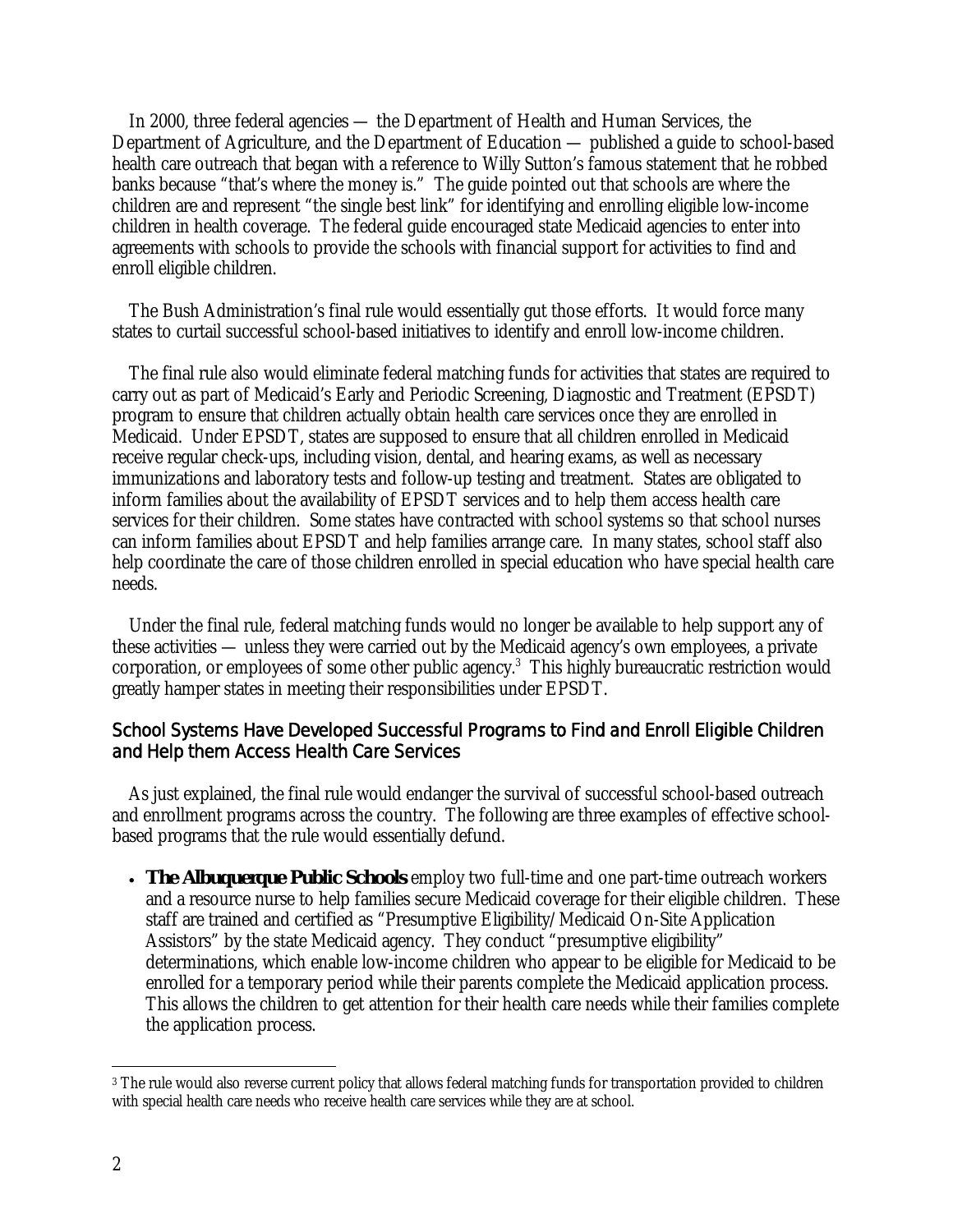In the 2006/2007 school year, school system personnel enrolled more than 1,500 children through this process. According to a school district official, if the school district's ability to receive Medicaid matching funds is eliminated, the program's survival will be in jeopardy. "Albuquerque is New Mexico's largest school district, serving one-third of all students in our state," she said. "As a result, the need for outreach and enrollment assistance is tremendous. By having APS staff dedicated to outreach, we have the opportunity to enroll a much larger percentage of school-aged children and their pre-school siblings, as well as children in the larger community."4

• **The Chicago Public Schools** established a Children and Family Benefits Unit (CFBU) to improve access to the state's children's health coverage program, which includes Medicaid. Supported by Medicaid matching funds, the CFBU employs 11 liaisons, each of whom serves about 60 schools, as well as one worker who staffs a benefits hotline. Between September 2006 and August 2007, CBFU staff helped more than 4,200 families complete applications for their children. The approval rate for the Medicaid applications was 90 percent.

As part of this effort, more than 1,500 Chicago Public Schools personnel, including case managers, nurses, counselors, social workers, homeless liaisons and others are trained to identify potentially eligible children and refer them to the CFBU workers. According to school district officials, "Our workers are well trained, so they do a better job completing applications than families can do on their own." This school-based approach also removes various barriers that can prevent low-income children from enrolling; for example, CBFU staff provide assistance in languages other than English, are available at convenient hours, and help families complete applications over the phone.

• **The Granite School District**, which includes Salt Lake City, reaches out to children in the district to identify and assist those who qualify for Medicaid or SCHIP. Medicaid administrative funds support two full-time and two part-time school outreach workers who provide hands-on assistance with the application process. The school district has a consistent record of success: Each year, the district submits about 1,000 Medicaid applications for children, and about 77 percent of these applicants are enrolled (compared to 47 percent of child applicants statewide). A school district official attributes this achievement to the fact that school outreach workers carefully screen children for eligibility and help families secure the documentation needed to complete the enrollment process. "Without the Medicaid administrative funds, outreach just isn't going to happen," she stated. "The biggest hit will be on the poorest families who would have the hardest time going through the process themselves."5

## The Final Rule Would Eliminate Federal Support for Outreach and Coordination of Health Care Services by School Personnel

 Federal Medicaid law calls for the provision of federal matching funds for administrative activities that the Secretary of Health and Human Services finds "necessary … for the proper and efficient

 $\overline{a}$ 4 Interview with Pat Laws, Albuquerque Public Schools, September 12, 2007;

<sup>5</sup> Interview with Lynne Larsen-Miller, Granite School District, September 11, 2007.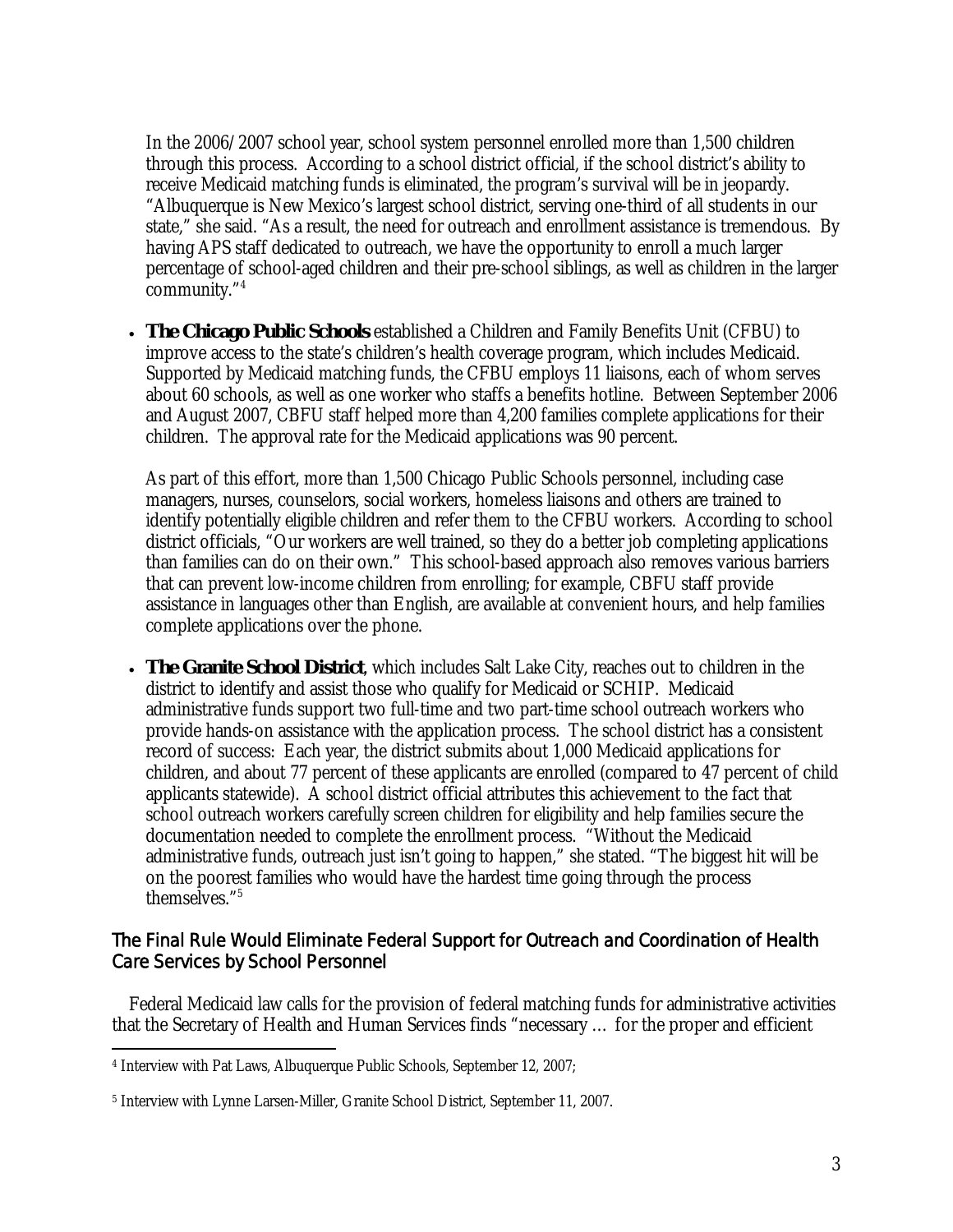administration of the State [Medicaid] plan." State Medicaid agencies are reimbursed for their own activities in administering the Medicaid program; they can contract with other state or local agencies; and they can contract with private companies for activities like claims processing. All states receive federal matching funds at a 50 percent rate (i.e., the federal funds cover 50 percent of the costs that states incur) for these administrative activities.

When a state contracts with a local school district to perform administrative activities on behalf of the Medicaid program, it enters into an interagency agreement with the school district. The interagency agreement sets out the activities that school employees will perform and how they will track their time to make sure the school system claims reimbursement only for activities that are properly billed to Medicaid.

Following some reports of inappropriate billing by schools, CMS issued new guidance in 2003 that provides a detailed blueprint for states submitting claims for federal matching funds for outreach, enrollment assistance and other activities performed by school-system personnel. The guide describes how school systems should track the time of school personnel and provides strict definitions of the activities that can be billed to the Medicaid program.

The final rule does not question that outreach, enrollment, and coordination of health care services are appropriate administrative activities. Instead, it declares that the Secretary of HHS has found that these activities are not "necessary. . .for the proper and efficient administration of the State [Medicaid] plan" *if they are performed by school employees.* Federal matching funds could continue to be provided for the same activities if they were performed by employees of the state Medicaid agency, another state or local agency, or a private corporation.

 This ruling makes little sense. Because schools are such an effective location for outreach, many state Medicaid programs have entered into interagency agreements with local school systems. As shown in the school district examples above, these agreements cover a range of activities including outreach, helping families through the Medicaid application process, and providing assistance to arrange necessary health care services for children.

School-based outreach and enrollment activities are successful precisely *because* they use school staff who are trusted by families and are already in the schools and in contact with children and families. State Medicaid agencies are unlikely to send their own employees into the schools, and if they did, it often would be an inefficient approach. The impact of the final rule would be to shut down effective programs like those described above.

The guidance that CMS issued in 2003 was designed to tighten the claiming process and make sure that federal funds go only for legitimate activities performed by school staff in support of the Medicaid program. The rules that CMS has now issued would reverse course and prohibit federal matching funds for outreach and enrollment assistance performed by school-system personnel. In attempting to justify the new rule (in the preamble to the rule when it was proposed), CMS unpersuasively cited reports of abusive billing that took place well *before* states were required to implement the 2003 guidance.

The current moratorium prevents the Administration from taking action to eliminate federal support for outreach and other activities conducted by school system staff until July 1, 2008. Congress needs to extend the moratorium to keep the funding cut-off from taking effect on that